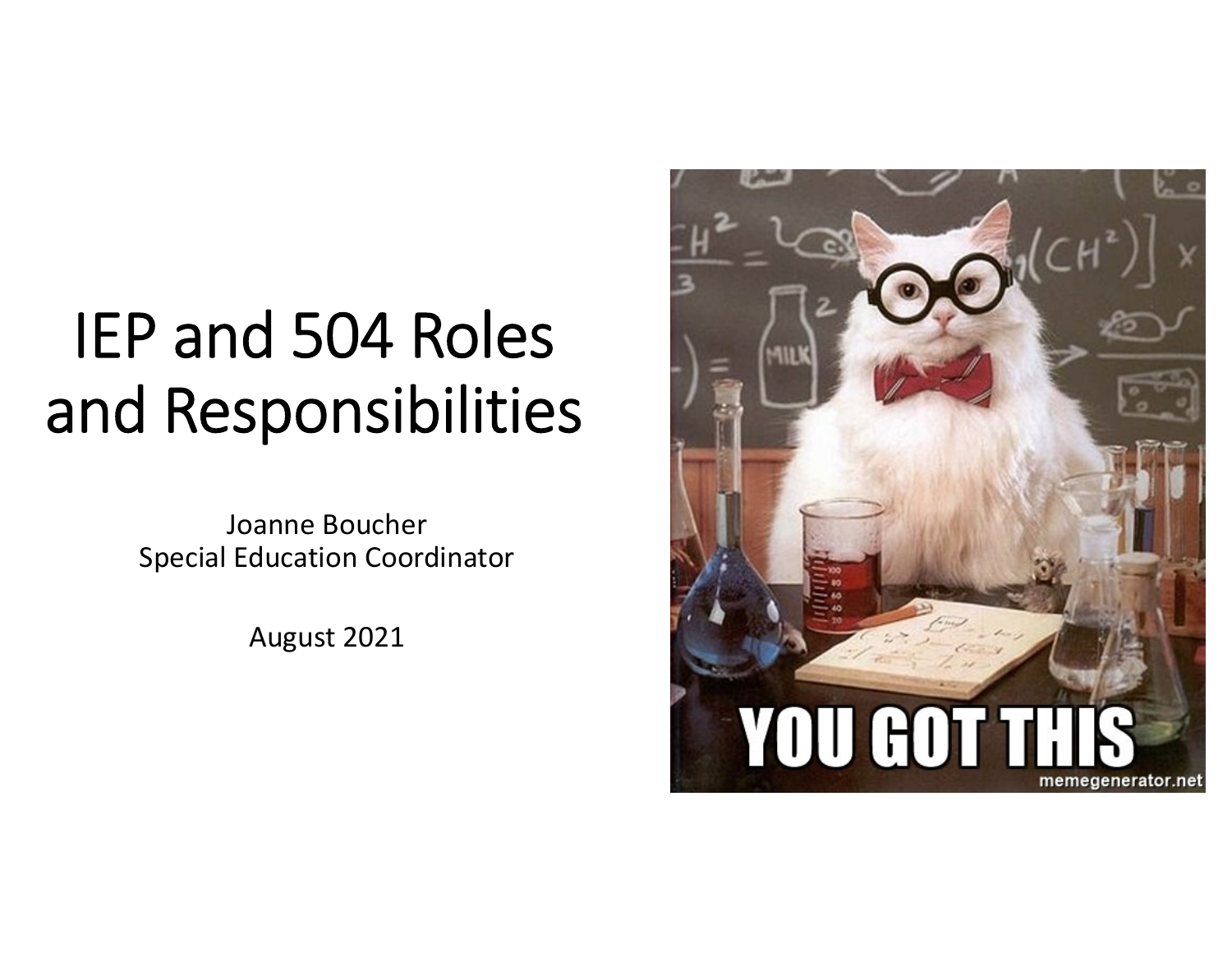# Agenda

- Laws governing IEPs and 504s differences between IEP and 504.
- Types of IEP and 504 Meetings.
- Attendance at Meetings Who is required to attend?
- Role Why is my attendance required? What does each member contribute to<br>the meeting? the meeting?
- Agenda
	- Roles and Expectations at meetings.
- Required paperwork for IEPs/504s:
	- Teachers
	- Special Education Teachers/Related Service Providers
	- Guidance Counselors /SACs
- IEP paperwork
	- Ed Assessment B Paperwork ‐ process and requirements.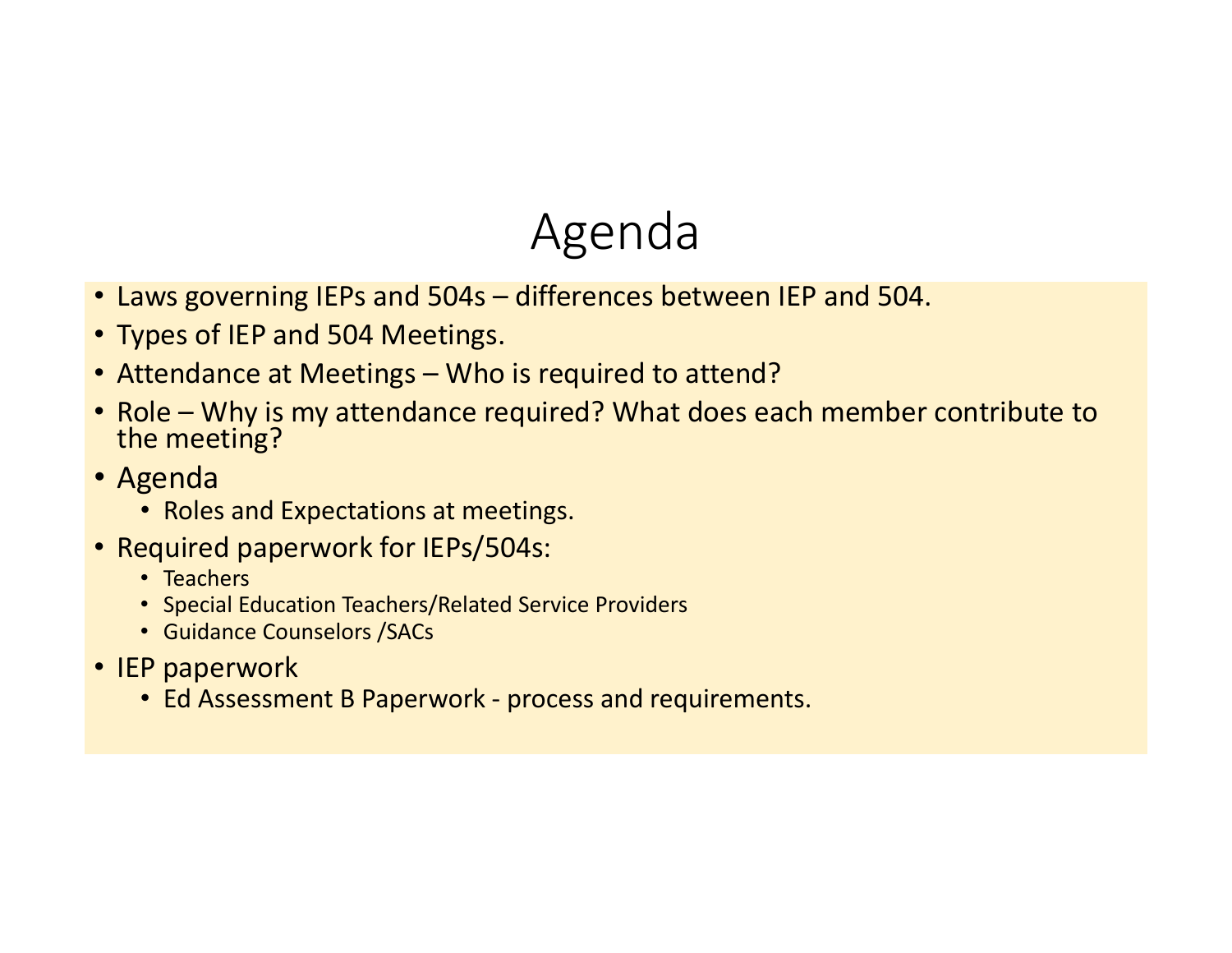## IEPs and 504s

- • IndividualswithDisabilitiesEducation Act (IDEA)
- American**Disabilities** Act (ADA) – **Prohibits** discriminationbased on disability by public entities.
- •• Section 504 -**Prohibits** discriminationbased on disability in any program receiving federal funds.

### IEP

‐FAPE

– Modification to the content, methodology, and/or assessment and direct instruction by <sup>a</sup> special education teacher and/or related service provider

A mental or physical impairment that limits **Equal Access &ProhibitsDiscrimination**

a major life activity ‐Reasonableaccommodations

504

• Section 504 of RehabilitationAct – Prohibitsdiscriminationbased on disability in any program receiving federal funds.

• Title II ADA – **Prohibits** discriminationbased on disability by public entities regardless of whether they receive federal financialassistance.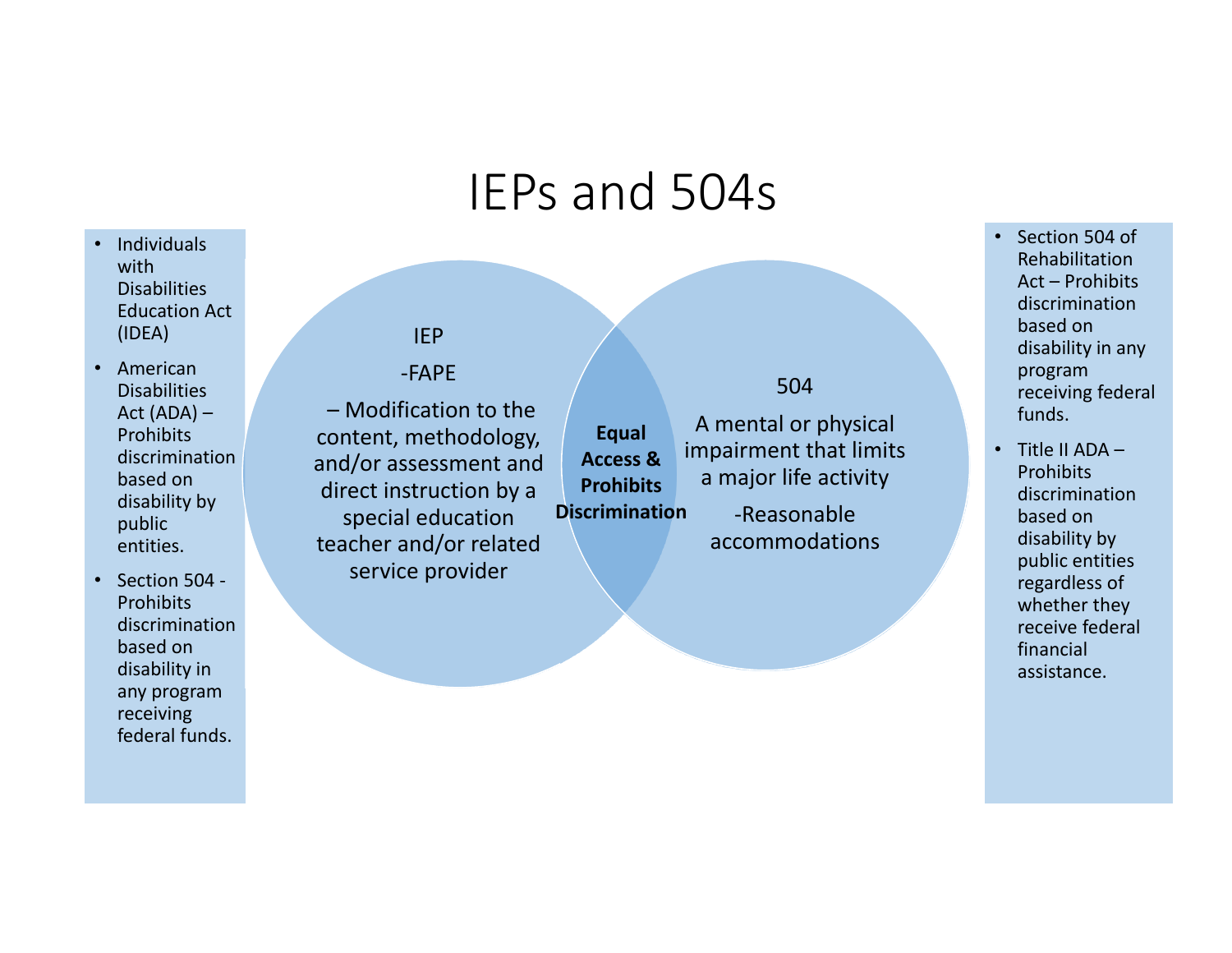### IEPs and 504s

### **IEPs–**

- IEP Meeting Types:
	- Evaluation Meetings Initial, re‐evaluation, extended evaluation, outside evaluation;
	- Annual Review Meetings;
	- Other (reconvene meetings school or parent initiated; rejected IEP meetings).

### • Paperwork

- **Teachers'** Educational Assessments, work samples;
- **Special Education Teachers/Related Service Providers:** updated data on goals; progress reports; IEP paperwork; evaluation reports;
- **Guidance Counselors:** Student Success Plans, data on attendance, grades, behavior, MCAS scores, any relevant information to student.

### **504s–**

- 504 Meeting Types:
	- Initial 504 eligibility meetings;
	- Re-evaluations (typically every 3 years);
	- Reviews (annual, bi‐annual);
	- Reconvene (parent or school initiated; concerns or a rejection).

#### •Paperwork

- **Teachers–** Work samples, grades, input on overall performance, based on work and observations;
- **Related Services Providers –** Input on overall performance based on observations and areas of expertise;
- **Guidance Counselor/SAC** 504 paperwork**.**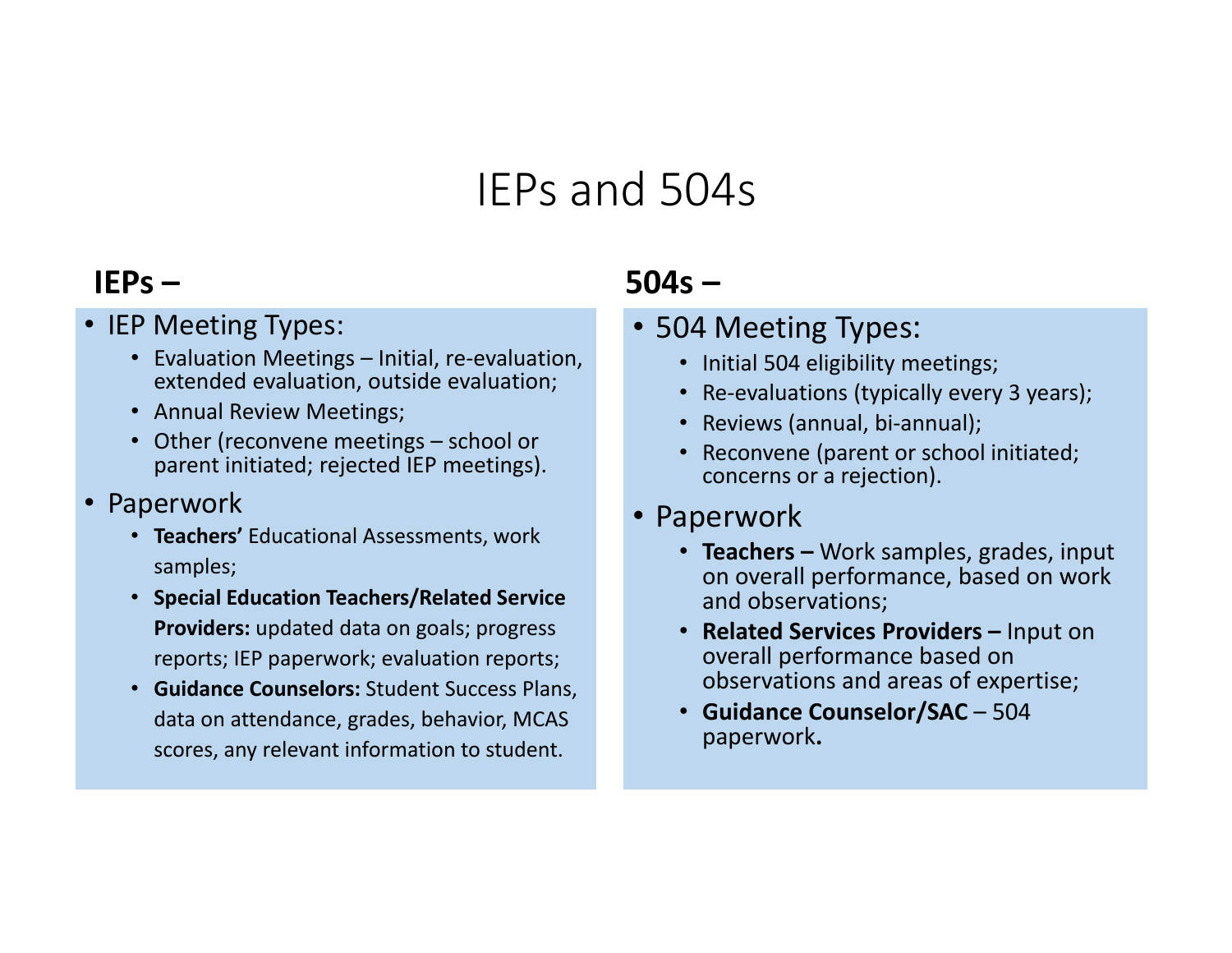# IDEA ‐ Sec. 300.321 ‐ IEP Team



### **Who Needs to Attend?**

- Parent/Students over the age of 14.
- Not less than one regular education teacher of the child.
- Not less than one special education teacher of the child.
- Related services providers on the IEP.
- Individuals who are able to interpret evaluation<br>findings.
- State Agencies.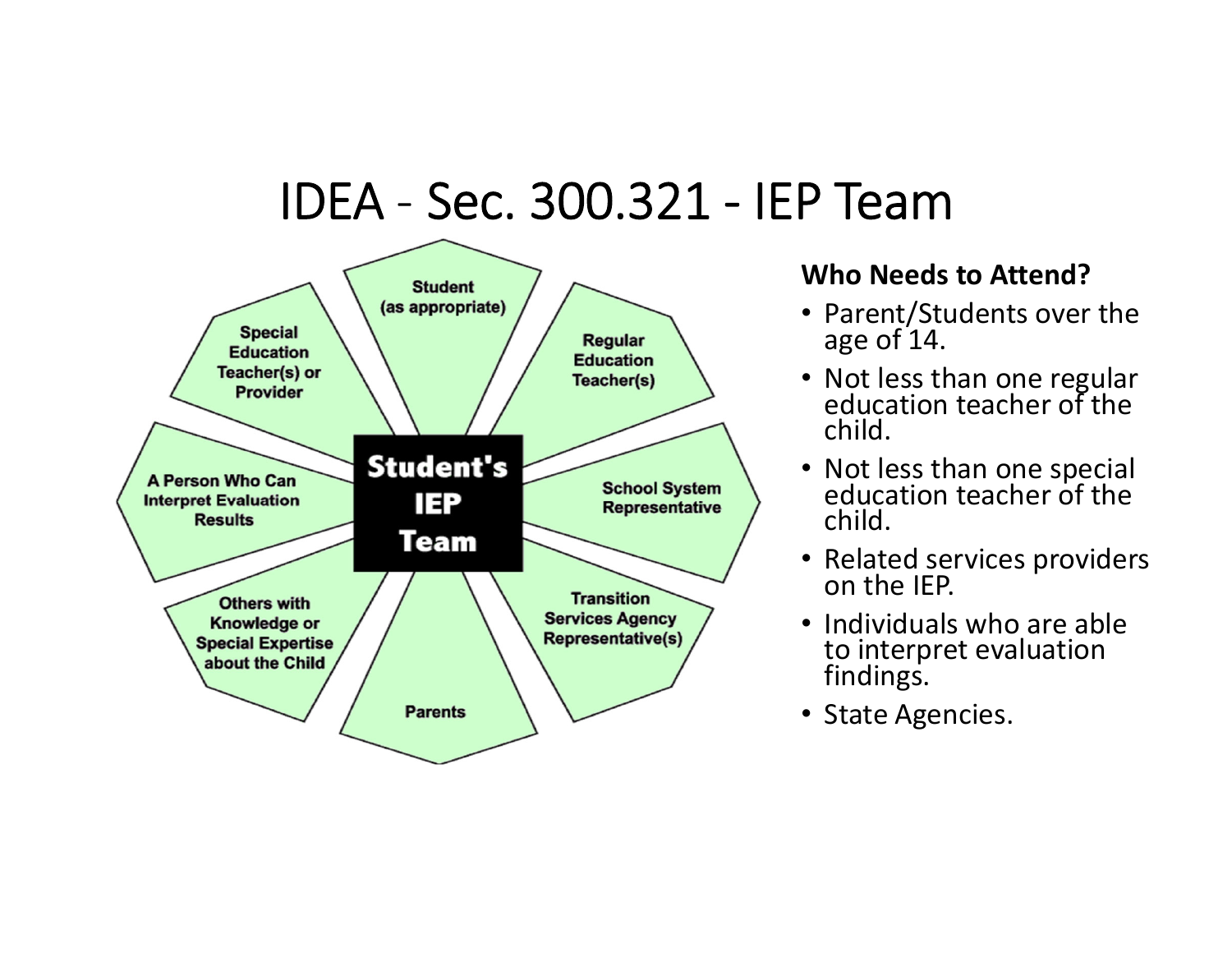### Special Education Liaisons

9<sup>th</sup> and 10<sup>th</sup> grade:

- Stephen Callahan ELA
- Li Zhang Math
- Nicole MacLaughlin Science
- Robin Doucette ELA
- Steven Moran Math
- Meaghan Fortini Science
- Michael Rose Social Studies

 $11^{\sf th}$  and  $12^{\sf th}$  grade:

- Nicole Conroy ELA
- Greg Greco Math
- Michael McKinnon ELA
- Marguerite Morrissey Math, Science, & History
- Jessica Couto Science &**History**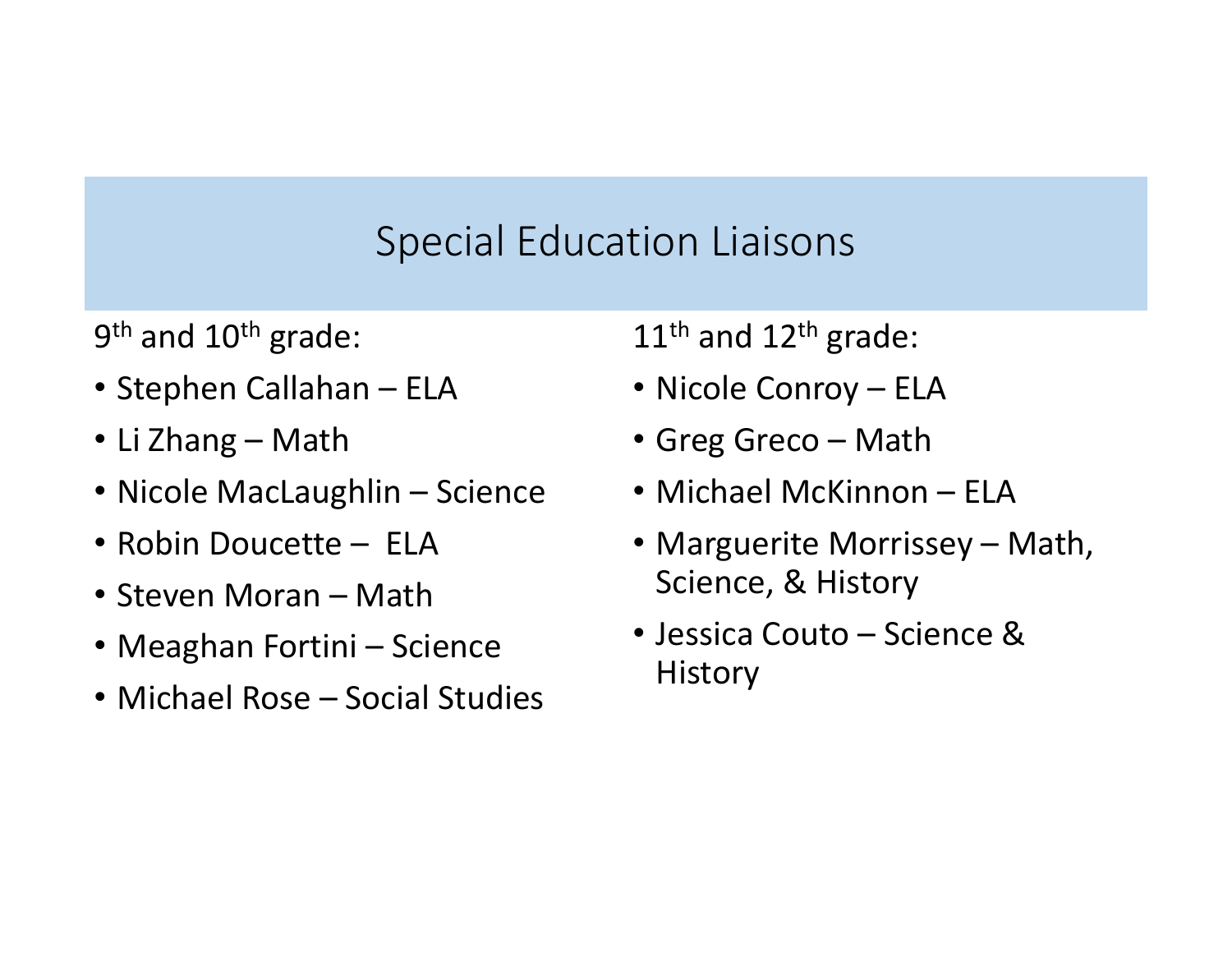### 504 Team Meetings

- The team should be made up of members who know the child, have knowledge of the<br>disability, and work directly<br>with the child.
	- classroom teacher
	- guidance counselor
	- school adjustment counselor
	- nurse
	- parent
	- student
	- anyone the parent invites

Designated 504 Coordinators for 2021‐ 2022:

Section

- •Dan Erickson (SAC) 9‐10
- •• Erica Sasville (SAC) 9-10
- Melanie Altrich (GC) 11‐12
- Matt Coleman (GC) 11-12
- Gwen Nauls (GC) 11‐12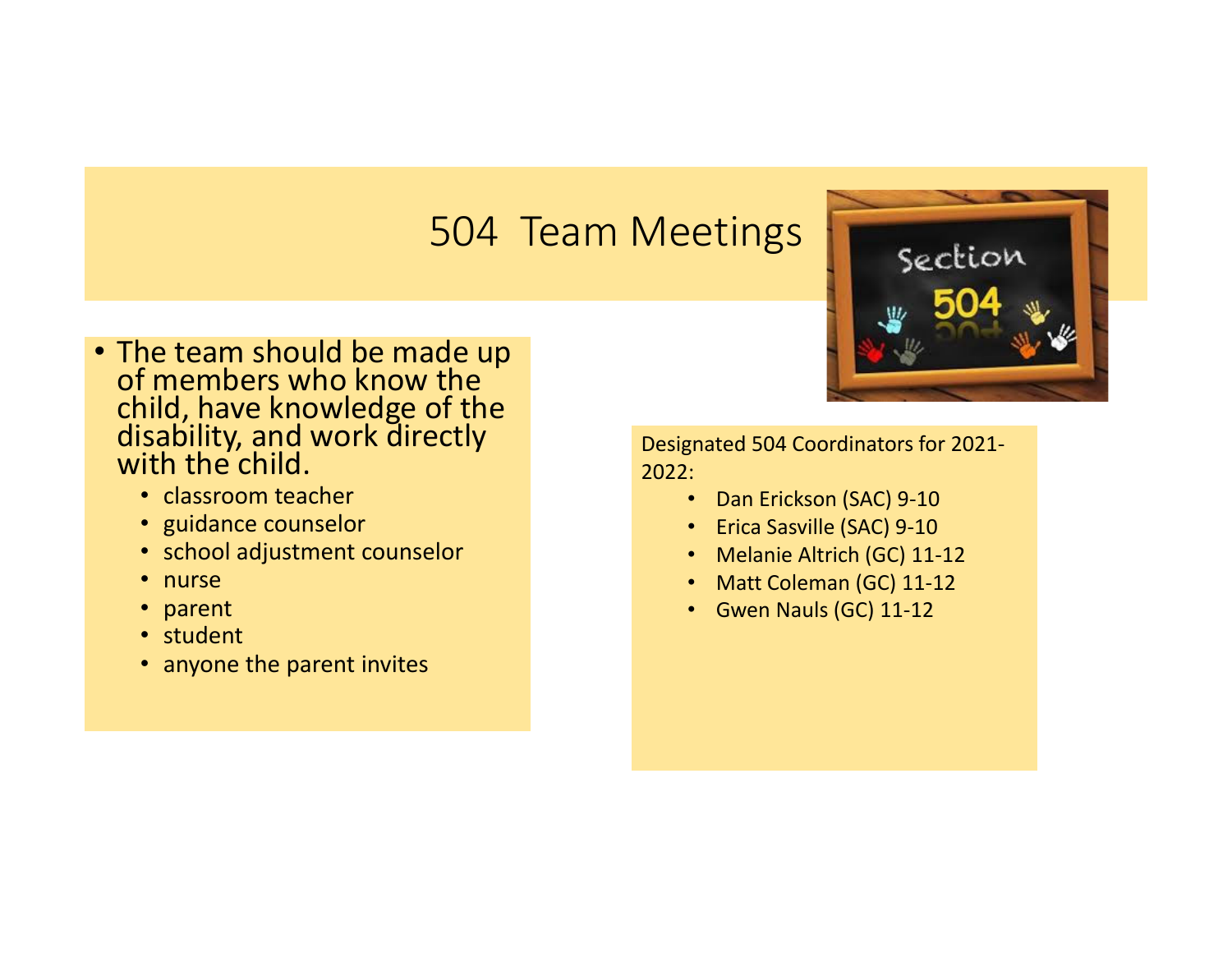# Team Meeting – Team Process

- ALL members have input at the team meeting.
- Evaluations are completed as part of the evaluationevaluation process.
- Teachers/guidance counselors complete the<br>educational assessments input to the tean assessments – input to the team.
- One general education teacher attends the meeting as the representative for general<br>education.
- All members are considered experts in their area.
- Members should speak to their area of expertise and relate all recommendations to r area of expertise.

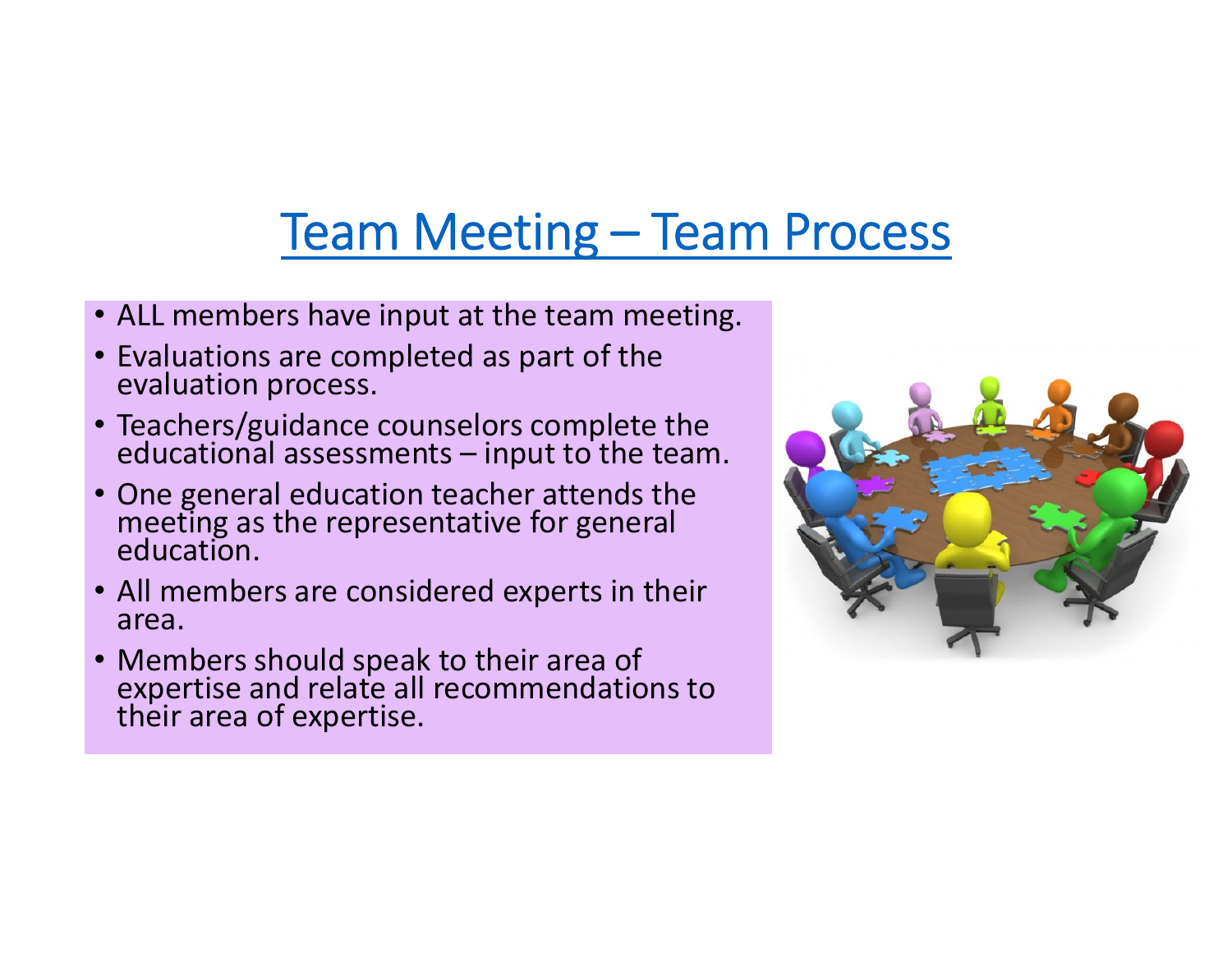# IEP Development:

### Annual Review or Evaluation Meeting

#### • **General Education Teachers** –

- Complete Educational Assessments.
- Report at team meetings.
- Bring work samples/observations/data input into skill areas that need to be addressed in the IEP.
- Identify skill areas for goals and objectives and accommodations updates or changes (MCAS/Classroom).

#### • **Special Education Teachers/Related Service Providers** –

- Update on progress towards IEP goals and objectives.
- Identify skills areas and recommendations for goals and objectives.
- Report on any accommodation updates or changes.
- **Guidance Counselors**
	- Transcript review.
	- Discuss course recommendations based on interests, college and career goals, and academic performance/IEP needs.
	- Identify activities related to college and career goals that the students will participate in for the IEP period.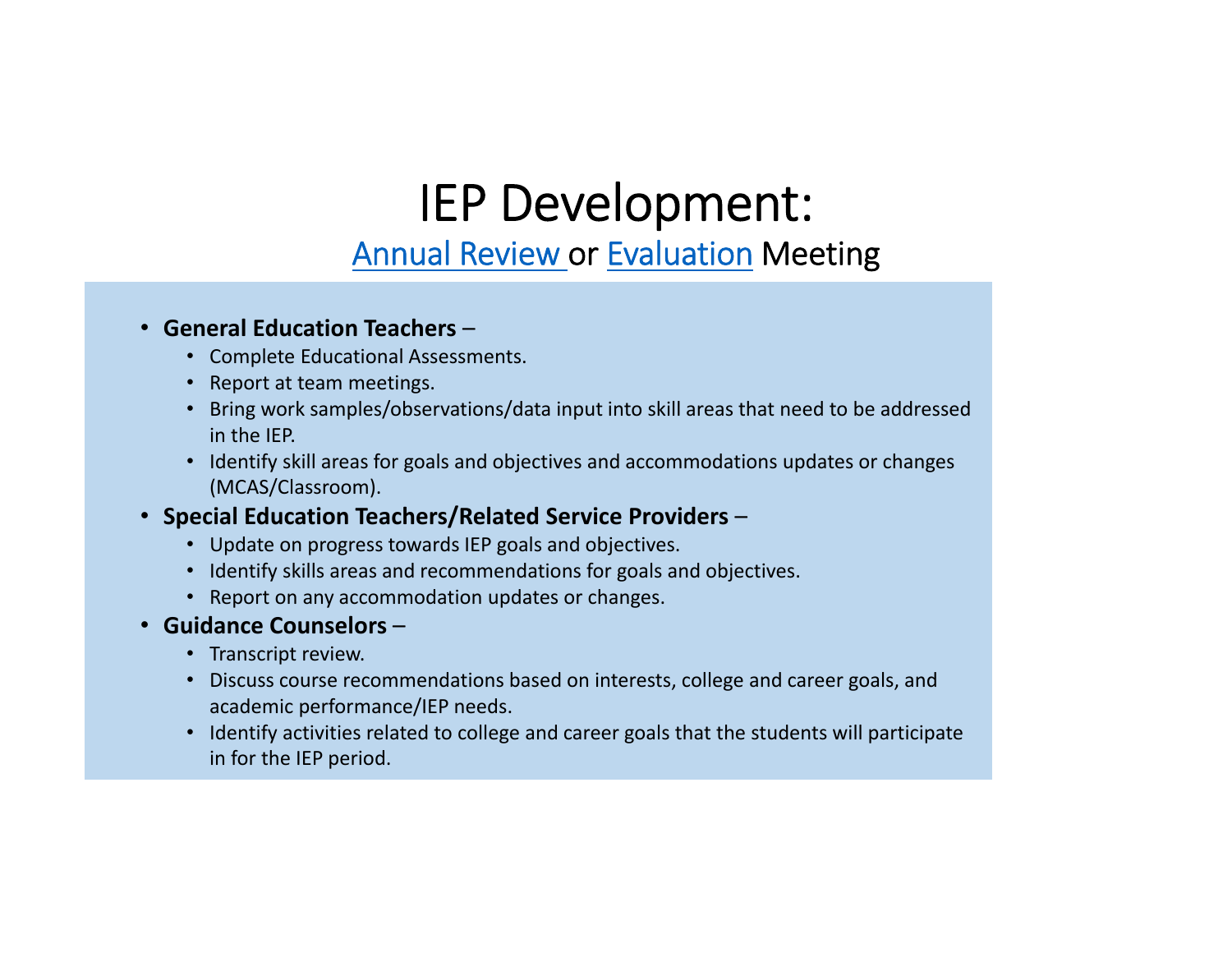# Educational Assessments

- Complete an educational assessment for each meeting invitation by the Google calendar invite due date.
- Located on www.sersd.org website under teacher links and internal forms.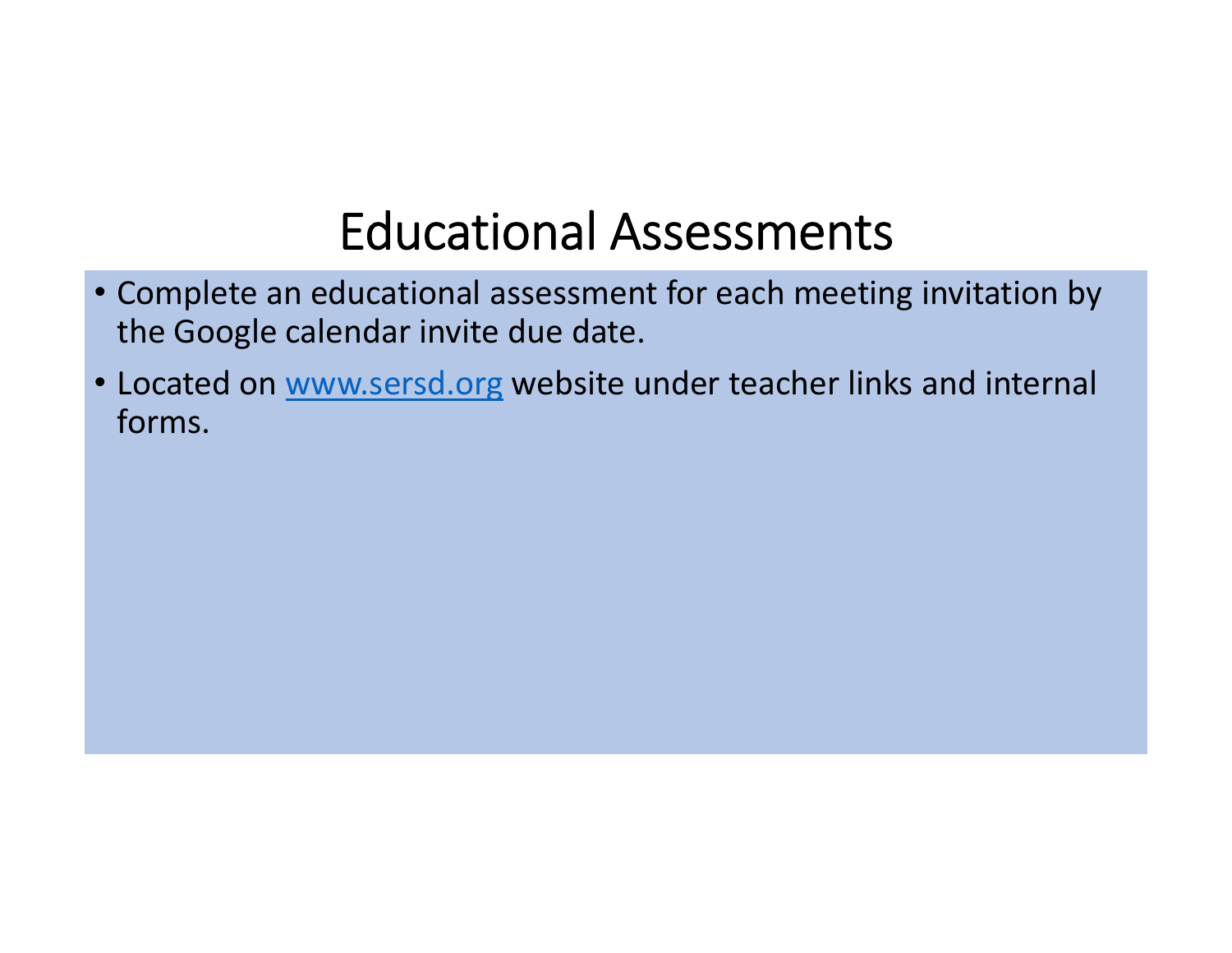# Educational Assessment – Skills Focus

- Academics reading, writing, math, speaking, and listening ‐ related to standards.
- Vocational Skills academic, trade related, and employment related to standards.
- Executive Functioning organization, memory, work initiation & completion, and attention.
- Social Skills Use of appropriate verbal and nonverbal communication skills to engage in conversations (maintaining topic, turn taking, following social expectations, appropriate peer interactions).
- Communication ability to use language (oral, written, nonverbal) to express ideas).
- Self ‐Regulation ability to manage emotions, frustrations, challenges, perseverance, and remains in class.
- Coping skills ability to use strategies effectively to manage emotions.
- • Interpersonal – the ability to interact appropriately with others (co ‐ operative learning groups, adult ‐ student, student ‐student).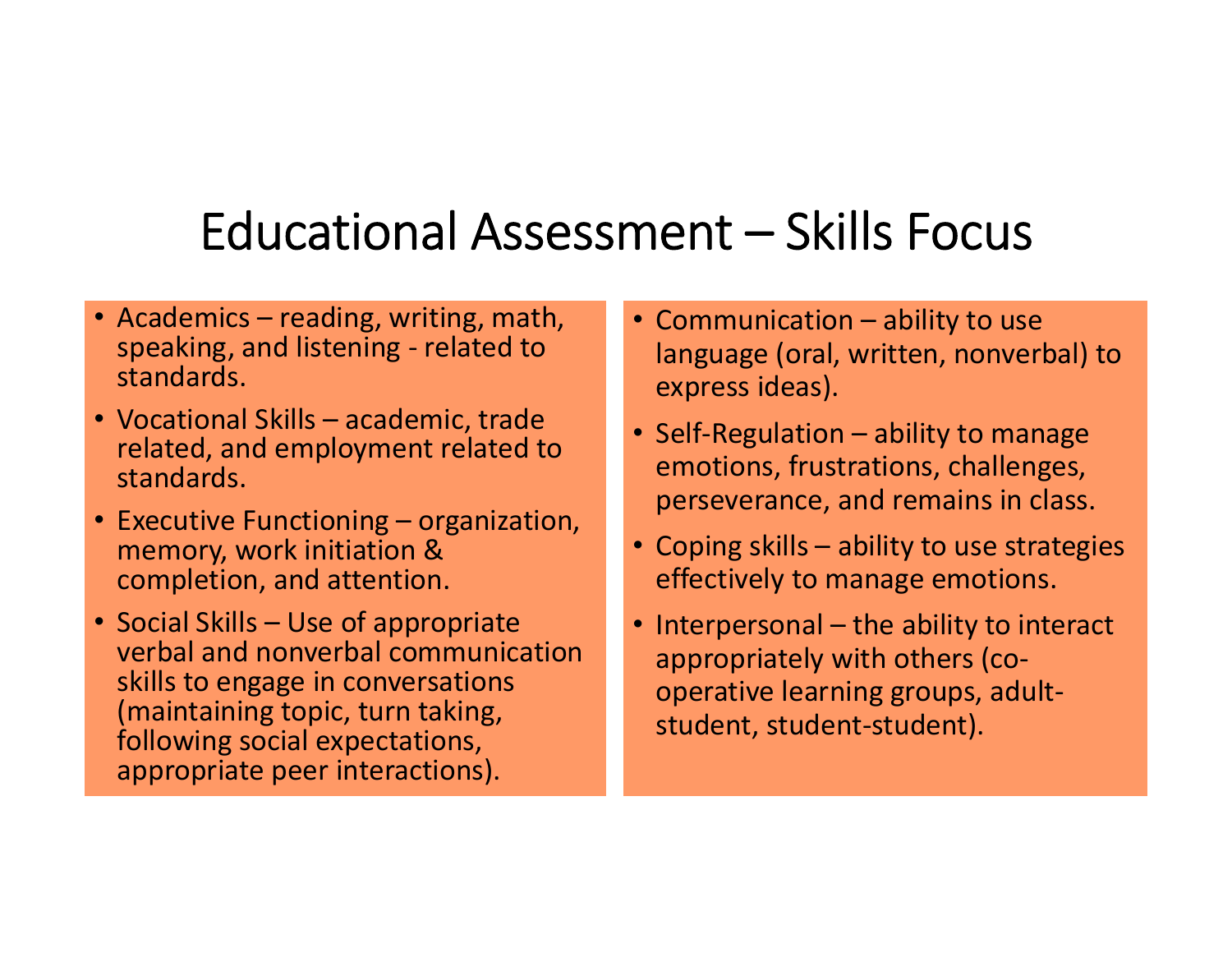# Effective Progress is <sup>a</sup> Team Decision

- Is the student able to make progress academically in relation to the content in the areas of reading, writing, and/or math; their ability to comprehend and apply concepts across the curriculum?
- Is the student able to make effective progress in the school as it relates to their social and/or emotional needs?
- Is the student able to make effective progress academically and vocationally as it relates to their executive functioning /organization skills?

**Grades should not be the sole factor of effective progress – as <sup>a</sup> team, we need to consider the whole child and all aspects that affect learning.**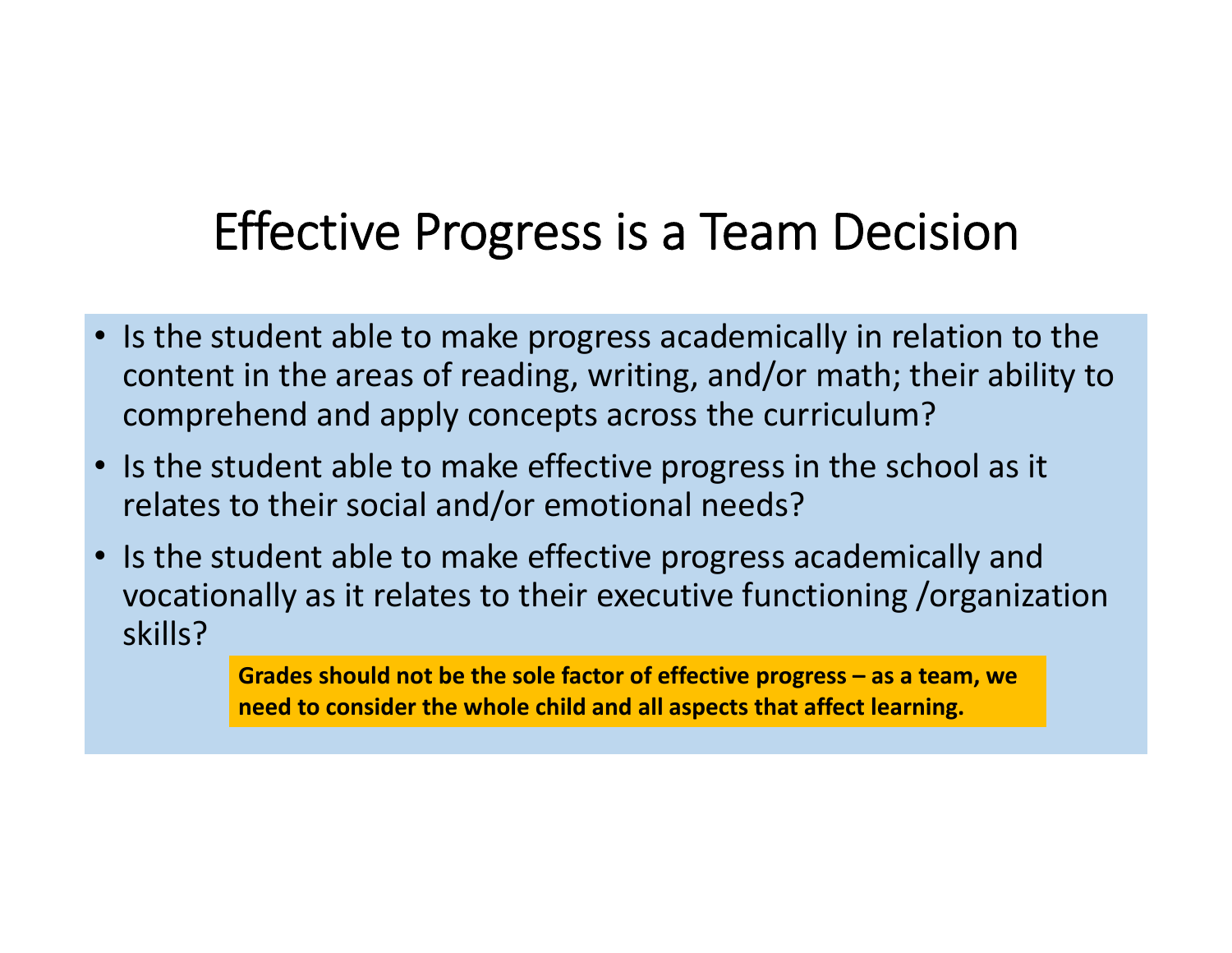# Educational Assessments for Re‐evaluation &Review Meetings

Process for completion:

1. Ms. Griggs, Special Education administrative assistant, schedules re‐evaluation meetings on Google Calendar – only the general education teacher who is invited and other required members will be included on the meeting invitation.

2. She will also send <sup>a</sup> Google Calendar invite for the educational assessment to be completed by ALL general education teachers. The Google Calendar invite tells you when that educational assessment is due.

3. Submit your educational assessment to Ms. Griggs and the Liaisons by the due date.

#### Reason:

For evaluations,

- Parents sign <sup>a</sup> consent to test form that includes educational assessments.
- The educational assessments teachers complete their part of the evaluation and it must be completed within state mandated timelines.

For all meetings,

- We do not have to invite all teachers to the meeting when we have written input from them.
- In the event <sup>a</sup> required member of the team must be excused, the parent must receive written input from the team members prior to the IEP team meeting.
- Educational Assessments are part of the student temporary special education file.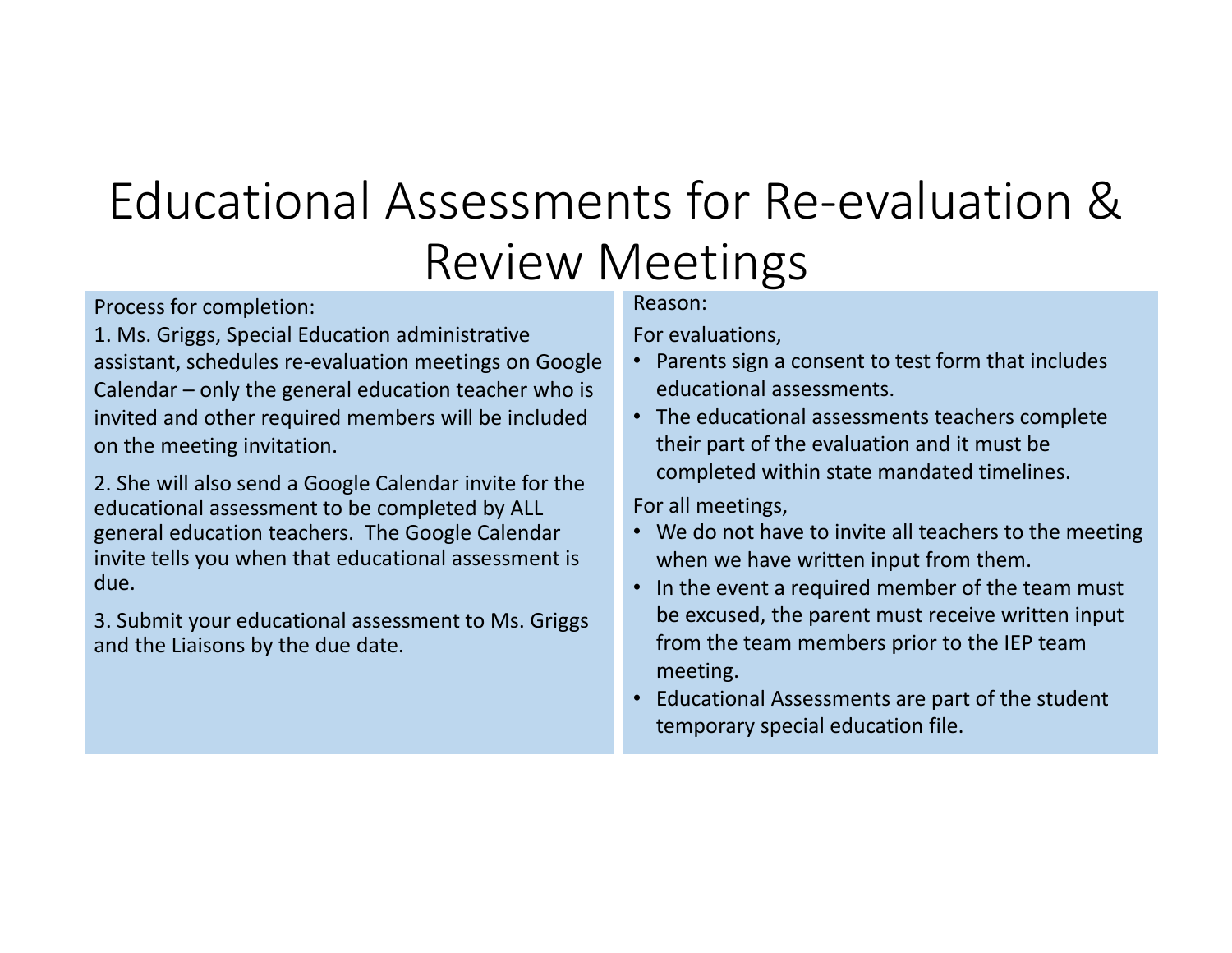# How to Read an IEP or 504

• Sign into School Brains through Teacher Links

https://sersd.schoolbrains.com/login.aspx

- Look for IEP or 504 icon at the top of the student's profile
	- IEP –
	- 504 –
- Click on icon
	- IEP Download summary
	- 504 should open to document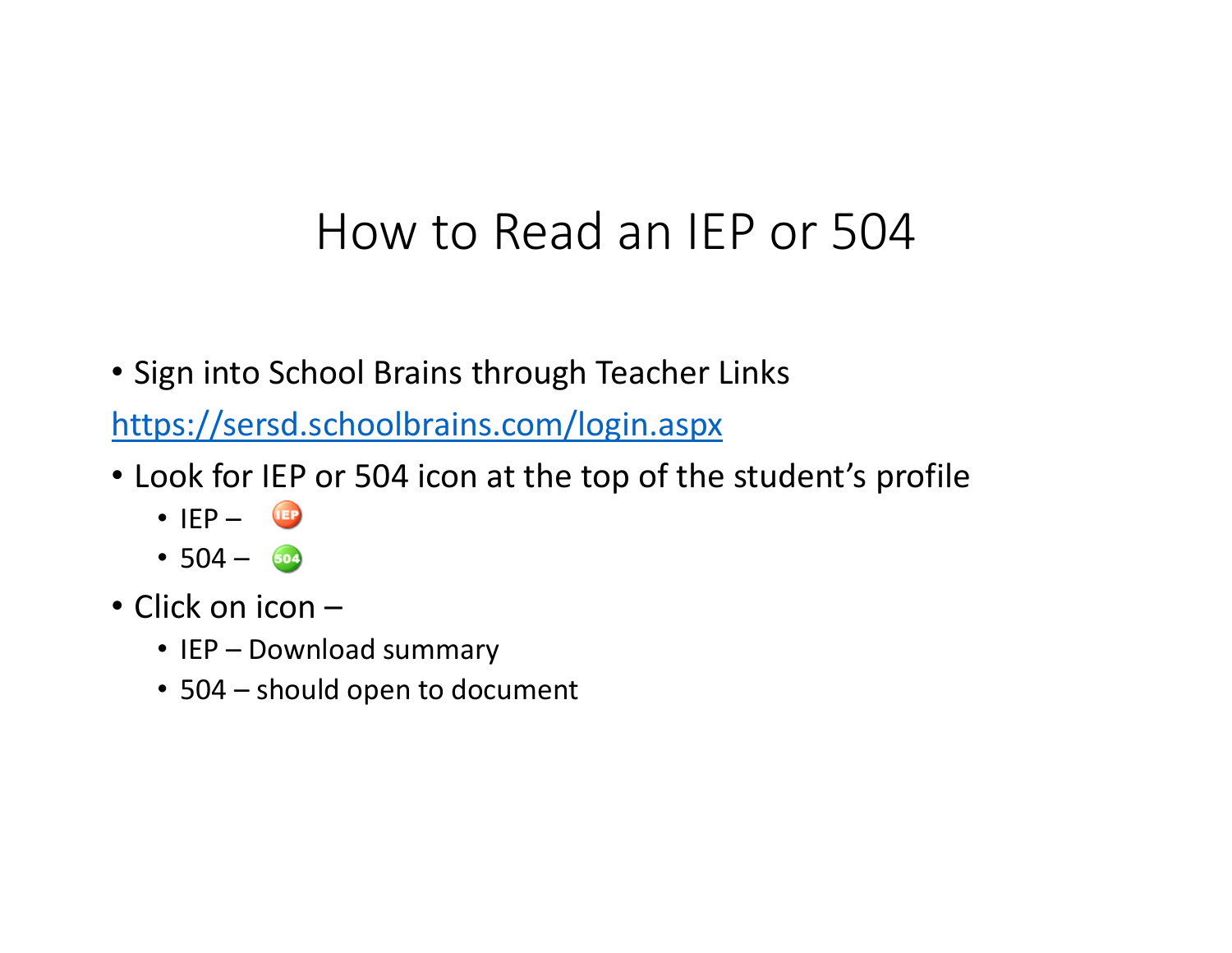# Staff Sign‐Off for Review of IEP or 504

Within the first month of school, you will receive <sup>a</sup> Google Form that you must complete indicating that you:

- have reviewed all students' IEPs and 504s,
- understand the contents of the document,
- know who to contact in the event you have <sup>a</sup> question or concern.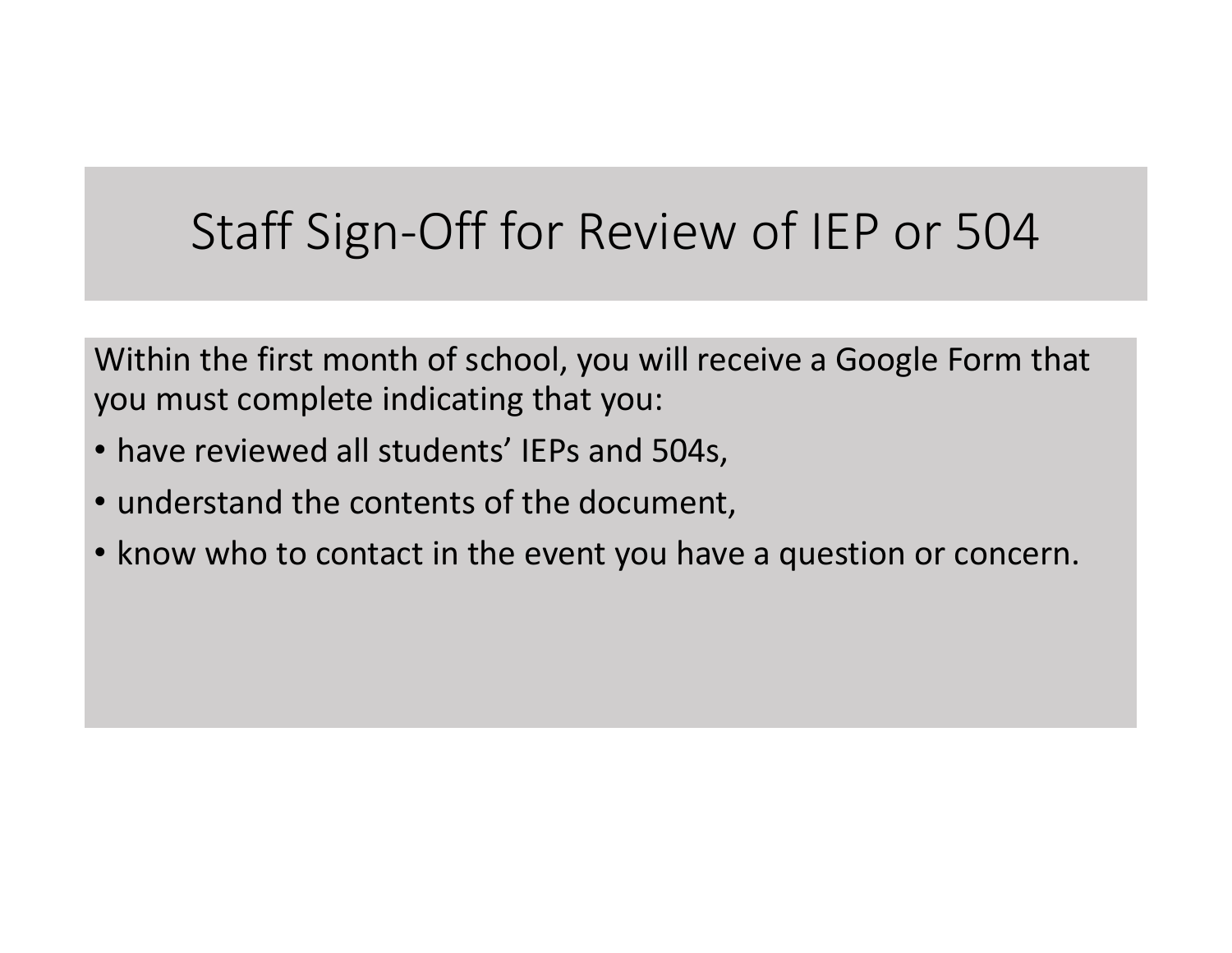# Difference Between Special Education Teacher and Paraprofessional

### **Special Education Teacher**

- Licensed as a teacher of students with moderate disabilities.
- May be licensed in another content area.
- Provides modifications to content, instruction, and assessments on IEPs.
- Consults with team members to support students in the classroom and school setting.

### **Paraprofessional**

- Completed the Parapro assessment or holds an Associate's Degree or<br>higher.
- May be certified as a teacher.
- Works under the direction of acertified teacher.
- Provides instructional, behavioral, and other supports in and outside<br>of the classroom.
- Assists with the implementation of IEP goals and support plans.